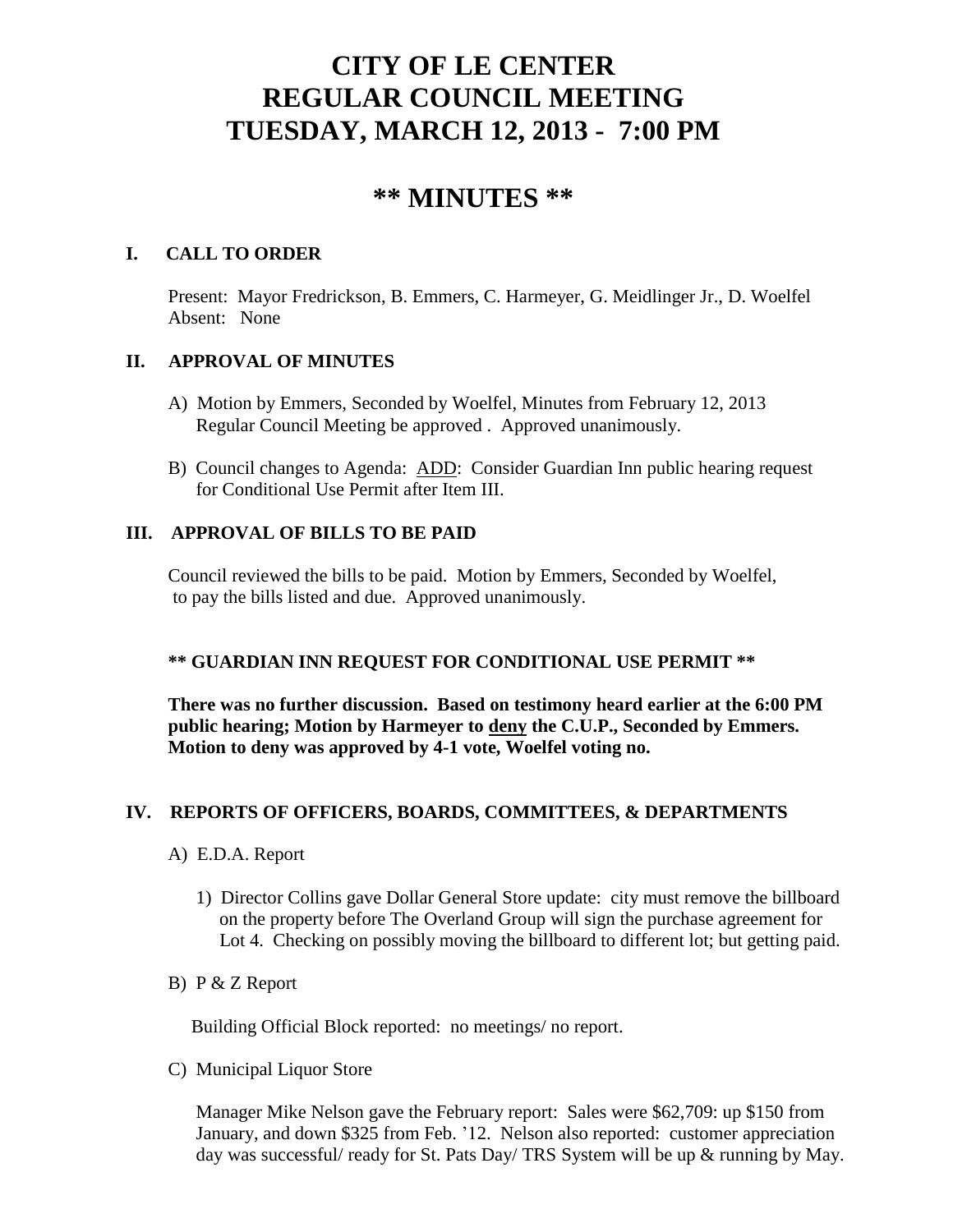D) Police Department

Police Chief Pfarr reported on the police activities for month of February: 107 calls/ 2,305 miles patrolled. Pfarr reported: new squad totaled \$37,385 with new equipmentof which approx. \$8,000 was paid by DWI forfeiture money.

- 1) Motion by Emmers, Seconded by Meidlinger, to set Public Hearing to consider ordinance relating to "criminal background checks" for Tuesday, April 9 @ 6:30 PM. Approved unanimously.
- E) Water, Sewer, Streets, Parks

Public Works Supt. Curt Roemhildt gave the monthly reports:

- $\div$  Streets- snow hauling budget= \$7500/ used so far =\$4836. One main plow fixed.
- $\cdot$  Water- Well #1 televised: many rough edges & cliffs/ part of the casing had fallen down into the well and prevents us from increasing our GPM pumped/ Council should start planning an additional well in the future. Staff meeting with Bolton  $\&$ Menk concerning MPCA directive "salt in the effluent discharge and soon must start removing it." City just suffered fourth water main break of the winter season.
- Parks- ice skating rink went very well/ vandals have forced us to lock the warming shack. Cushman 3-wheeler was completely re-furbished at a cost of \$1,771.03.
- Wastewater- need to add window at plant to do some bar-screen repair work.
- F) Bolton & Menk Engineering (Joel Hawbaker, Engineer)
	- 1) 2010 Minnesota Street & Waterville Ave. Project- Hawbaker reported on sewer issues: two temporary services were fixed/ backwards wye seems to be working correctly/ helped resident Gene Lewis with some sewer problems in his basement.
- G) Pool

 Administrator Collins presented the proposed 2013 Pool fees sheet. After some questions: Motion by Meidlinger, Seconded by Emmers, to table decision until the April council meeting. Approved unanimously.

#### **V. PUBLIC FORUM**

There were no comments, questions, or statements from the general public.

#### **VI. OLD BUSINESS**

A) Jose Munguia explained his summer amateur football team could only make use of the city football field if he was allowed to put white lines on the field; per his league officials. Council generally agreed: yes to allow the white lines using chalk, not paint.